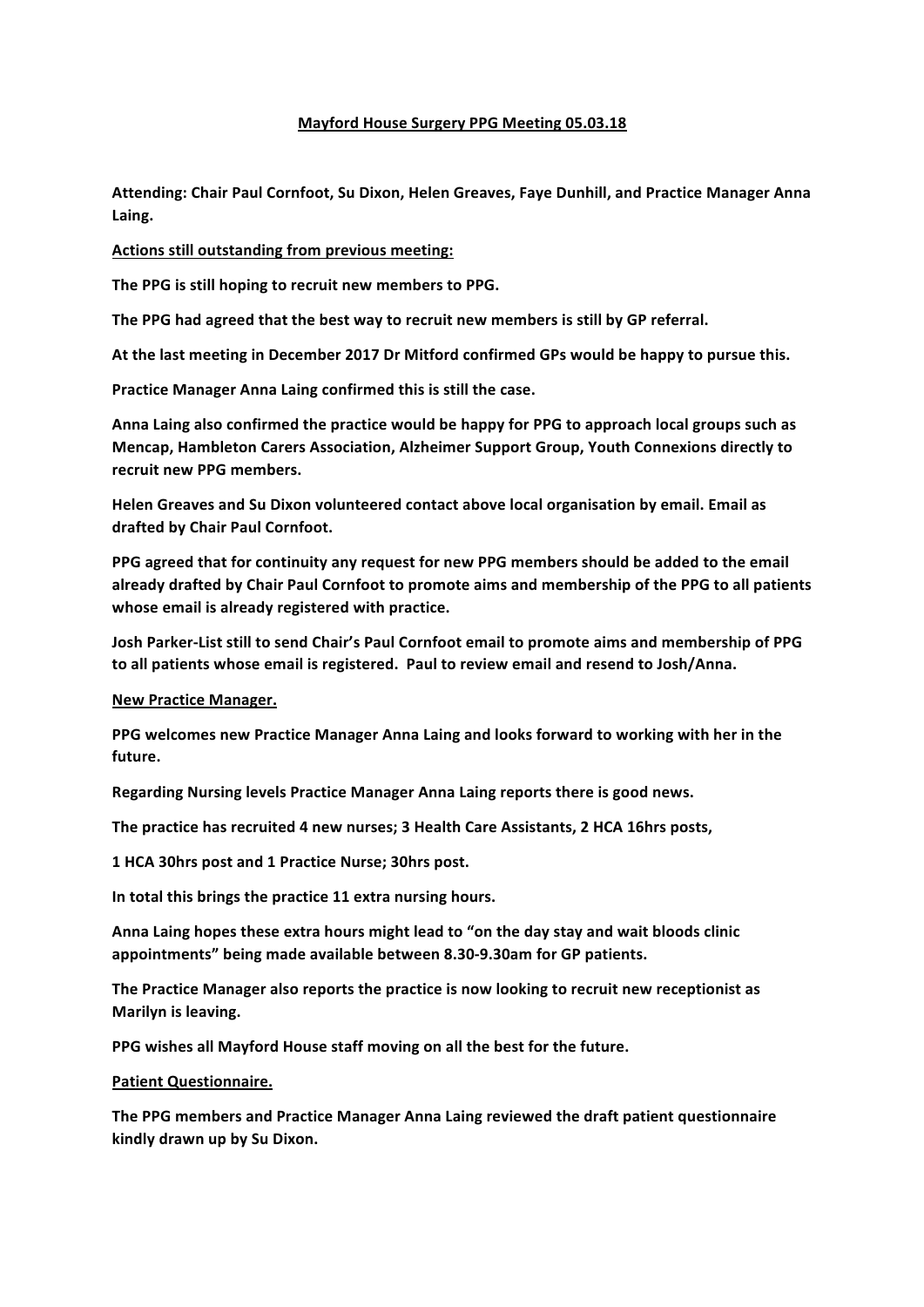Practice Manager Anna Laing offered Su Dixon Mayford House Surgery thanks for drafting patient **questionnaire. As do the PPG chair Paul Cornfoot and members.**

Su Dixon agreed to type up the revised draft of Patient Questionnaire and circulate to all Members for review.

The PPG all agreed with Chair Paul Cornfoot and Su Dixon suggestion that an extra meeting will be **needed to agreed final draft of patient questionnaire.**

An informal meeting date to be arranged soon. Chair Paul Cornfoot to notify members once agreed. All members able to attend will be welcome.

Practice Manager Anna Laing stated once PPG members have agreed the final draft. The Patient **Questionnaire will need to be cleared by Mayford House Surgery Partners before its release.** 

Chair Paul Cornfoot and Practice Anna Laing report Patient Questionnaire will be released in both paper and online form. Date to be confirmed.

The paper form to be handed to patients in waiting room by reception staff for completion or by clinical staff at the end of the patient appointment.

An online version of Patient questionnaire will be available via a Survey Monkey link for those patients who have supplied the Mayford House Surgery with an email address.

Helen Greaves to help Su Dixon set up Survey Monkey Patient questionnaire.

Practise Manager Anna Laing confirmed Mayford House Practice would cover the £33 Survey Monkey fees for 1mth use of Survey Monkey Feedback Service.

Patients will also be able to complete the Patient questionnaire via a Word document link on **Mayford house Surgery Webpage.**

PPG member Faye Dunhill offered to help collate all patient questionnaire replies using excel **spreadsheet.**

**Su Dixon also offered to collate results** 

Faye Dunhill highlighted the need for another additional informal PPG meeting before next June to collate and review results.

All PPG members agreed.

Chair Paul Cornfoot agreed to co-ordinate the arrangements.

**Any Other Business.** 

PPG Minutes of 11.12.17 Agreed.

#### **Improvement of Mayford House Surgery Patient Website.**

All PPG members agreed the website is very clunky.

Practice Manager Anna Laing agreed it might be worth looking at new, cheaper provider for more **polished website.**